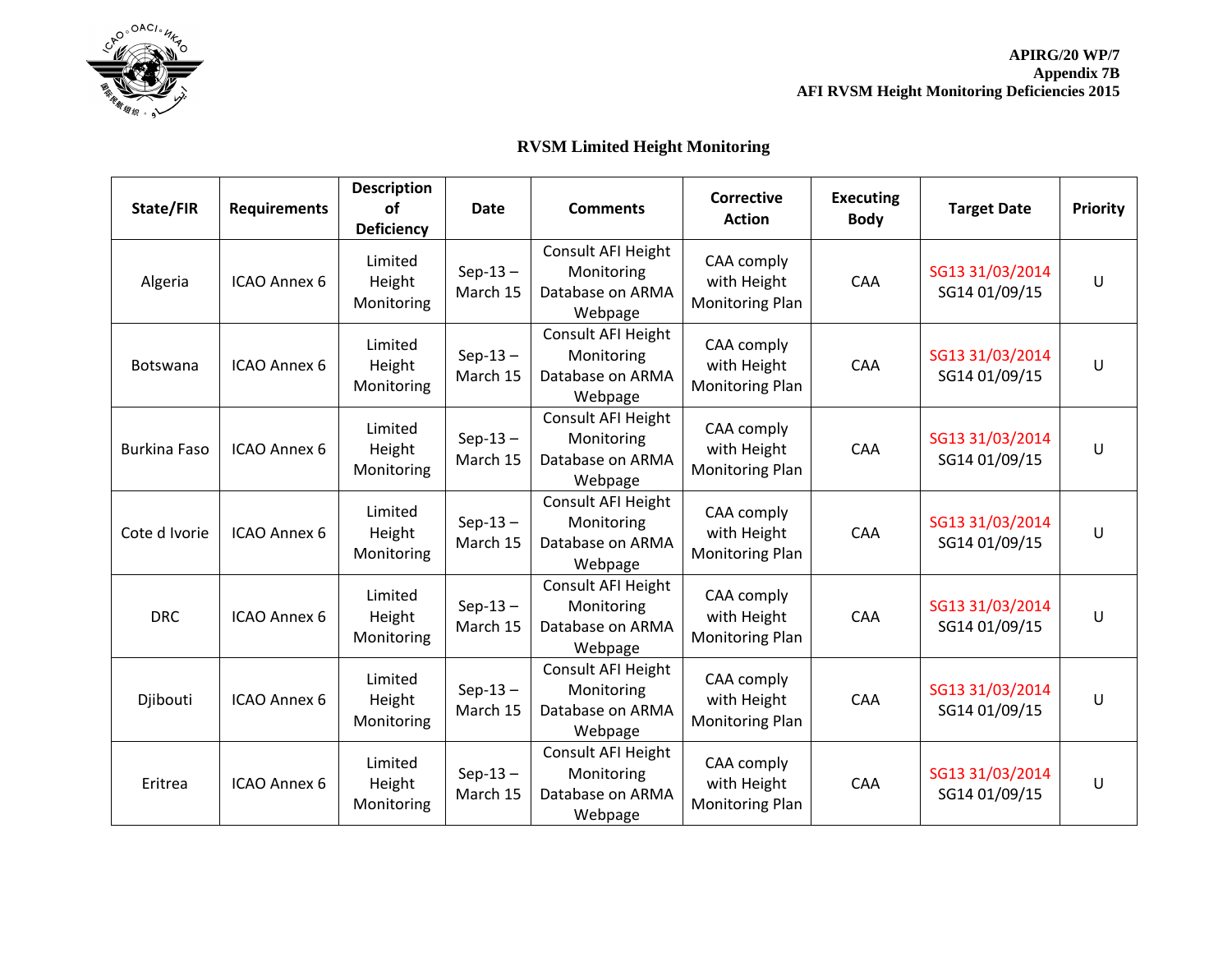**APIRG/20 WP/7**

**Appendix 7B**

|  | <b>AFI RVSM Height Monitoring Deficiencies 2015</b> |  |
|--|-----------------------------------------------------|--|
|  |                                                     |  |

| The Gambia | ICAO Annex 6 | Limited<br>Height<br>Monitoring | $Sep-13-$<br>March 15 | Consult AFI Height<br>Monitoring<br>Database on ARMA<br>Webpage | CAA comply<br>with Height<br>Monitoring Plan        | CAA        | SG13 31/03/2014<br>SG14 01/09/15 | U      |
|------------|--------------|---------------------------------|-----------------------|-----------------------------------------------------------------|-----------------------------------------------------|------------|----------------------------------|--------|
| Ghana      | ICAO Annex 6 | Limited<br>Height<br>Monitoring | $Sep-13-$<br>March 15 | Consult AFI Height<br>Monitoring<br>Database on ARMA<br>Webpage | CAA comply<br>with Height<br>Monitoring Plan        | CAA        | SG13 31/03/2014<br>SG14 01/09/15 | U      |
| Kenya      | ICAO Annex 6 | Limited<br>Height<br>Monitoring | $Sep-13-$<br>March 15 | Consult AFI Height<br>Monitoring<br>Database on ARMA<br>Webpage | CAA comply<br>with Height<br>Monitoring Plan        | CAA        | SG13 31/03/2014<br>SG14 01/09/15 | $\cup$ |
| Libya      | ICAO Annex 6 | Limited<br>Height<br>Monitoring | $Sep-13-$<br>March 15 | Consult AFI Height<br>Monitoring<br>Database on ARMA<br>Webpage | CAA comply<br>with Height<br>Monitoring Plan        | CAA        | SG13 31/03/2014<br>SG14 01/09/15 | U      |
| Malawi     | ICAO Annex 6 | Limited<br>Height<br>Monitoring | $Sep-13-$<br>March 15 | Consult AFI Height<br>Monitoring<br>Database on ARMA<br>Webpage | CAA comply<br>with Height<br>Monitoring Plan        | <b>CAA</b> | SG13 31/03/2014<br>SG14 01/09/15 | U      |
| Mali       | ICAO Annex 6 | Limited<br>Height<br>Monitoring | $Sep-13-$<br>March 15 | Consult AFI Height<br>Monitoring<br>Database on ARMA<br>Webpage | CAA comply<br>with Height<br>Monitoring Plan        | CAA        | SG13 31/03/2014<br>SG14 01/09/15 | U      |
| Mozambique | ICAO Annex 6 | Limited<br>Height<br>Monitoring | $Sep-13-$<br>March 15 | Consult AFI Height<br>Monitoring<br>Database on ARMA<br>Webpage | CAA comply<br>with Height<br>Monitoring Plan        | <b>CAA</b> | SG13 31/03/2014<br>SG14 01/09/15 | U      |
| Nigeria    | ICAO Annex 6 | Limited<br>Height<br>Monitoring | $Sep-13-$<br>March 15 | Consult AFI Height<br>Monitoring<br>Database on ARMA<br>Webpage | CAA comply<br>with Height<br><b>Monitoring Plan</b> | CAA        | SG13 31/03/2014<br>SG14 01/09/15 | U      |